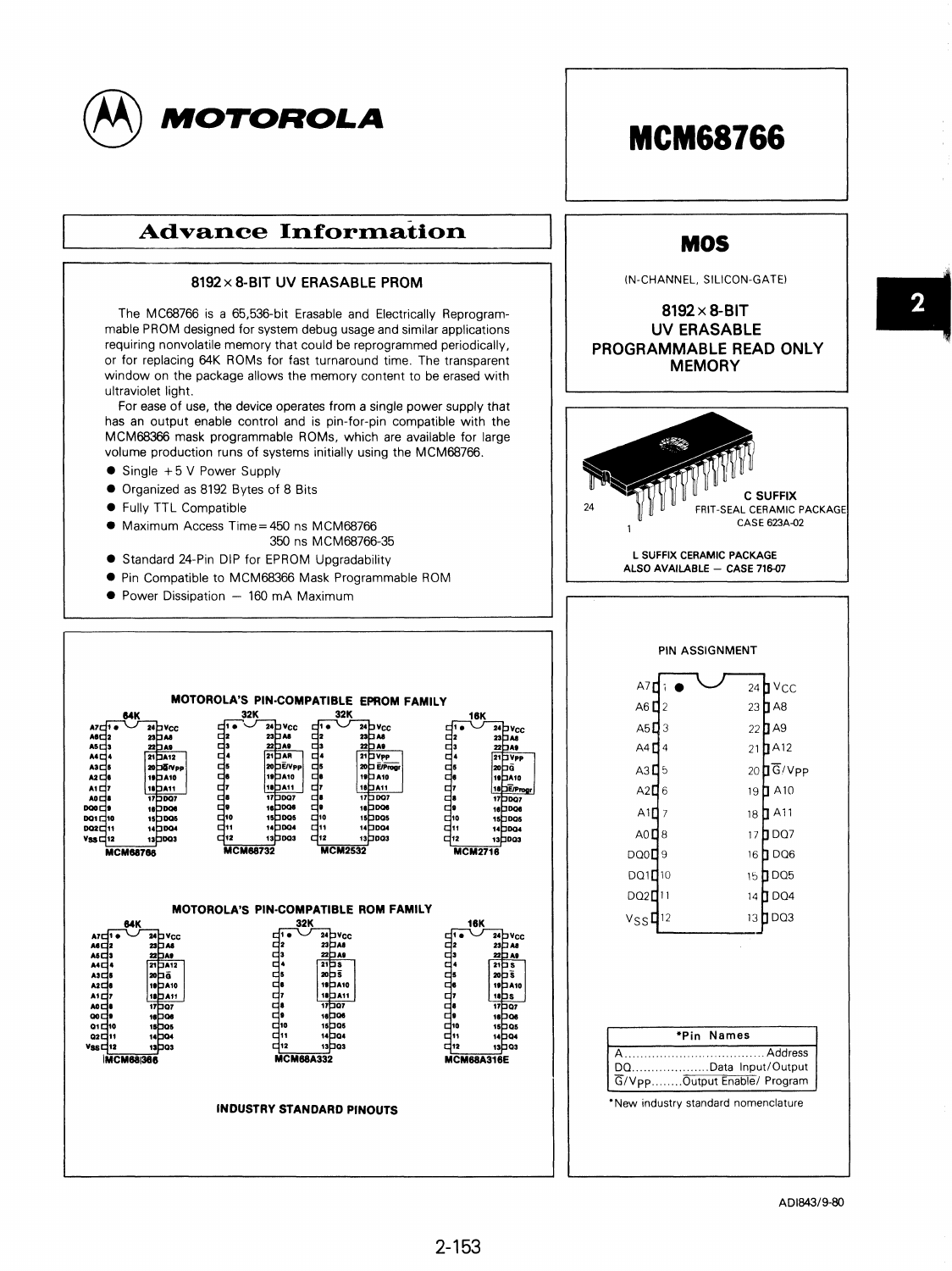#### ABSOLUTE MAXIMUM RATINGS

| Rating                                           | Value           | Unit |
|--------------------------------------------------|-----------------|------|
| Temperature Under Bias                           | $-10$ to $+80$  | °C   |
| Operating Temperature Range                      | $0 to +70$      | ۰c   |
| Storage Temperature                              | $-65$ to $+125$ | °C   |
| All Input or Output Voltages with Respect to VSS | $+6$ to $-0.3$  | Vdc  |
| Vpp Supply Voltage with Respect to VSS           | $+28$ to $-0.3$ | Vdc  |

**This device contains circuitry to protect the inputs**  against damage due to high static voltages or elec**tric fields; however, it is advised that normal precau**tions be taken to avoid application of any voltage higher"than maximum rated voltages to this high**impedance circuit.** 

NOTE: Permanent device damage may occur if ABSOLUTE MAXIMUM RATINGS are exceeded. Functional operation should be restricted to RECOMMENDED OPERAT-ING CONDITIONS. Exposure to higher than recommended voltages for extended periods of time could affect device reliability.

#### MODE SELECTION

|                |                            | Pin Number            |                             |                       |  |  |  |  |
|----------------|----------------------------|-----------------------|-----------------------------|-----------------------|--|--|--|--|
| Mode           | $9 - 11$<br>$13-17,$<br>DQ | 12<br>Vss             | 20<br>$\overline{G}/V_{PP}$ | 24<br>$V_{CC}$        |  |  |  |  |
| Read           | Data Out                   | <b>V<sub>SS</sub></b> | VIL                         | <b>V<sub>CC</sub></b> |  |  |  |  |
| Output Disable | High-Z                     | $V_{SS}$              | VIH                         | $V_{CC}$              |  |  |  |  |
| Program        | Data In                    | $v_{SS}$              | Pulsed<br>VILP to VIHP      | $V_{CC}$              |  |  |  |  |



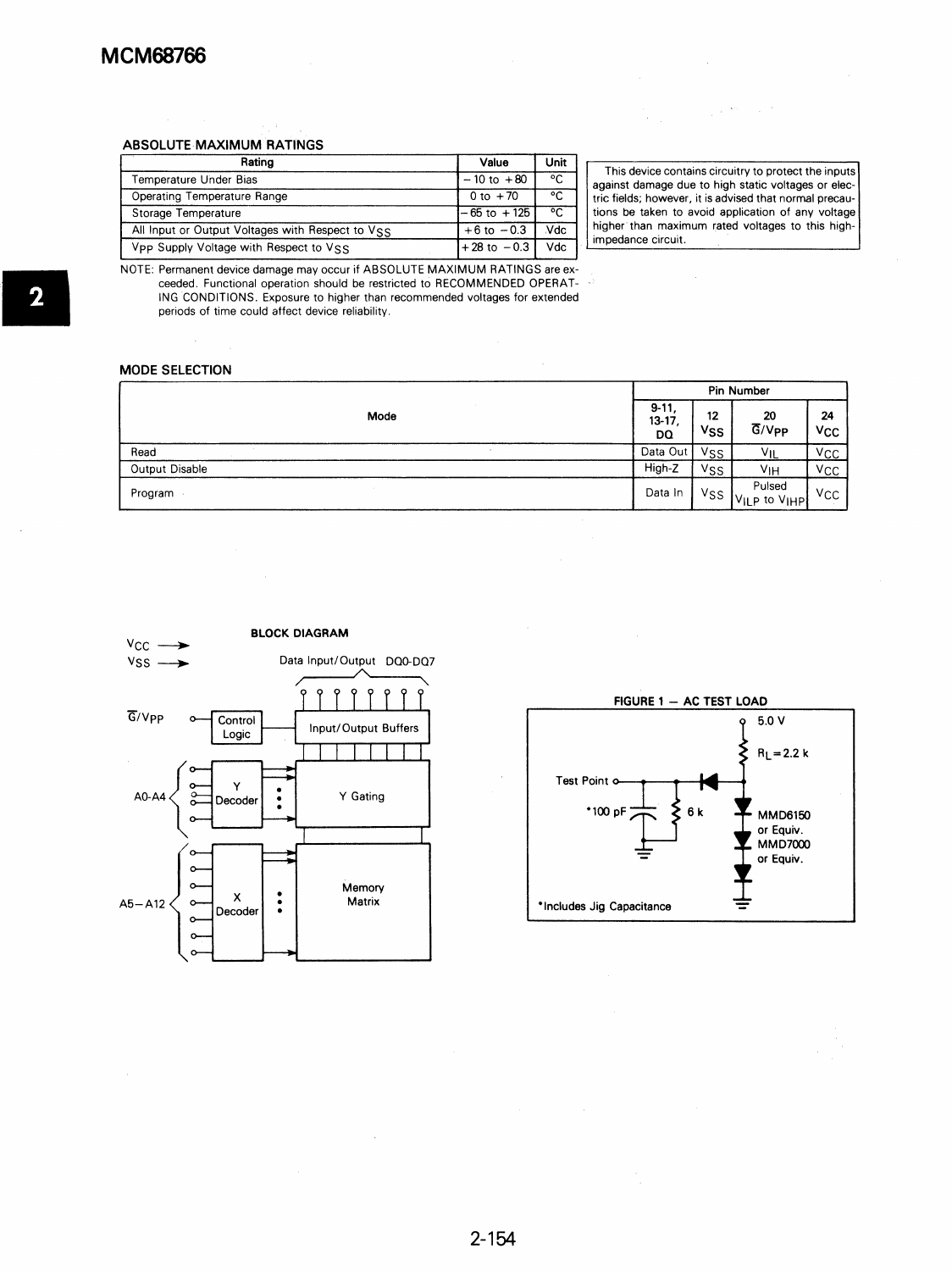# **MCM68766**

| Characteristic                                  | Symbol     | Typ |        | Max   Unit |
|-------------------------------------------------|------------|-----|--------|------------|
| Input Capacitance $(V_{in} = 0 V)$ Except G/Vpp | <b>Gir</b> | 4.0 | 6.0    | 0F         |
| Input Capacitance (G/Vpp)                       | ∪iη        | 60  | 100    | nF         |
| Output Capacitance $(V_{\text{out}} = 0 V)$     | $-011$     | 8.0 | $\sim$ | пF         |

#### **CAPACITANCE** (f=1.0 MHz,  $T_A = 25^{\circ}$ C,  $V_{CC} = 5$  V periodically sampled rather than 100% tested)

Capacitance measured with a Boonton Meter or effective capacitance calculated from the<sub>l</sub> equation:  $C = I\Delta_t/\Delta V$ .

#### DC OPERATING CONDITIONS AND CHARACTERISTICS

**(Full operating voltage and temperature range unless otherwise noted)** 

## RECOMMENDED DC OPERATING CONDITIONS

| Parameter          |                         | Symbol   | Min             | Nom                      | Max                    | Unit |
|--------------------|-------------------------|----------|-----------------|--------------------------|------------------------|------|
| Supply Voltage     | MCM68766<br>MCM68766-35 | Vcc      | 4.75<br>4.5     | 5.0<br>5.0               | 5.25<br>5.5            | Vdc  |
| Input High Voltage |                         | ۷ıн      | 2.0             | _                        | .0<br>$V_{\rm CC}$ + 1 | Vdc  |
| Input Low Voltage  |                         | $V_{IL}$ | $\sim$<br>$-0.$ | $\overline{\phantom{a}}$ | 0.8                    | Vdc  |

#### DC OPERATING CHARACTERISTICS

| Characteristic                                | Condition                         | Symbol     | <b>Min</b>   | Typ | Max  | Units         |
|-----------------------------------------------|-----------------------------------|------------|--------------|-----|------|---------------|
| Address Input Sink Current                    | $V_{in} = 5.25 V$                 | ۱in        | -            |     | 10   | $\mu$ A       |
| Output Leakage Current                        | $V_{\text{out}} = 5.25 \text{ V}$ | ١LO        |              |     | 10   | μA            |
| G/Vpp Input Sink Current                      | $G/Vpp = 0.4 V$                   | lgL        |              |     | 100  | μA            |
|                                               | $\overline{G}/Vpp = 2.4 V$        | $ GH= PL $ |              |     | 400  | $\mu$ A       |
| V <sub>CC</sub> Supply Current (Outputs Open) | $\overline{G}/V_{PP} = V_{II}$    | Icc        |              |     | 160  | mA            |
| Output Low Voltage                            | $ _{\bigcap}$ = 2.1 mA            | <b>VOL</b> | and the con- |     | 0.45 | $\mathcal{U}$ |
| Output High Voltage                           | $1_{OH} = -400 \mu A$             | VOH        | 2.4          |     |      |               |

#### AC OPERATING CONDITIONS AND CHARACTERISTICS

(Full operating voltage and temperature range unless otherwise noted)

|                               |                         |                   |          | MCM68766-<br>35 | MCM68766     |     |       |
|-------------------------------|-------------------------|-------------------|----------|-----------------|--------------|-----|-------|
| Characteristic                | Condition               | Svmbol            | Min      | Max             | <b>Min</b>   | Max | Units |
| Address Valid to Output Valid | $\overline{G} = V_{1L}$ | tavov             | -        | 350             | <b>STATE</b> | 450 | ns    |
| G to Output Valid             |                         | <sup>t</sup> GLQV |          | 150             | -            | 150 | ns    |
| G to Hi-Z Output              |                         | tGHQZ             | 0        | 100             |              | 100 | ns    |
| Data Hold from Address        | $\overline{G} = V_H$    | taxpx             | $\Omega$ | -               | 0            |     | ns    |

#### READ MODE TIMING DIAGRAM

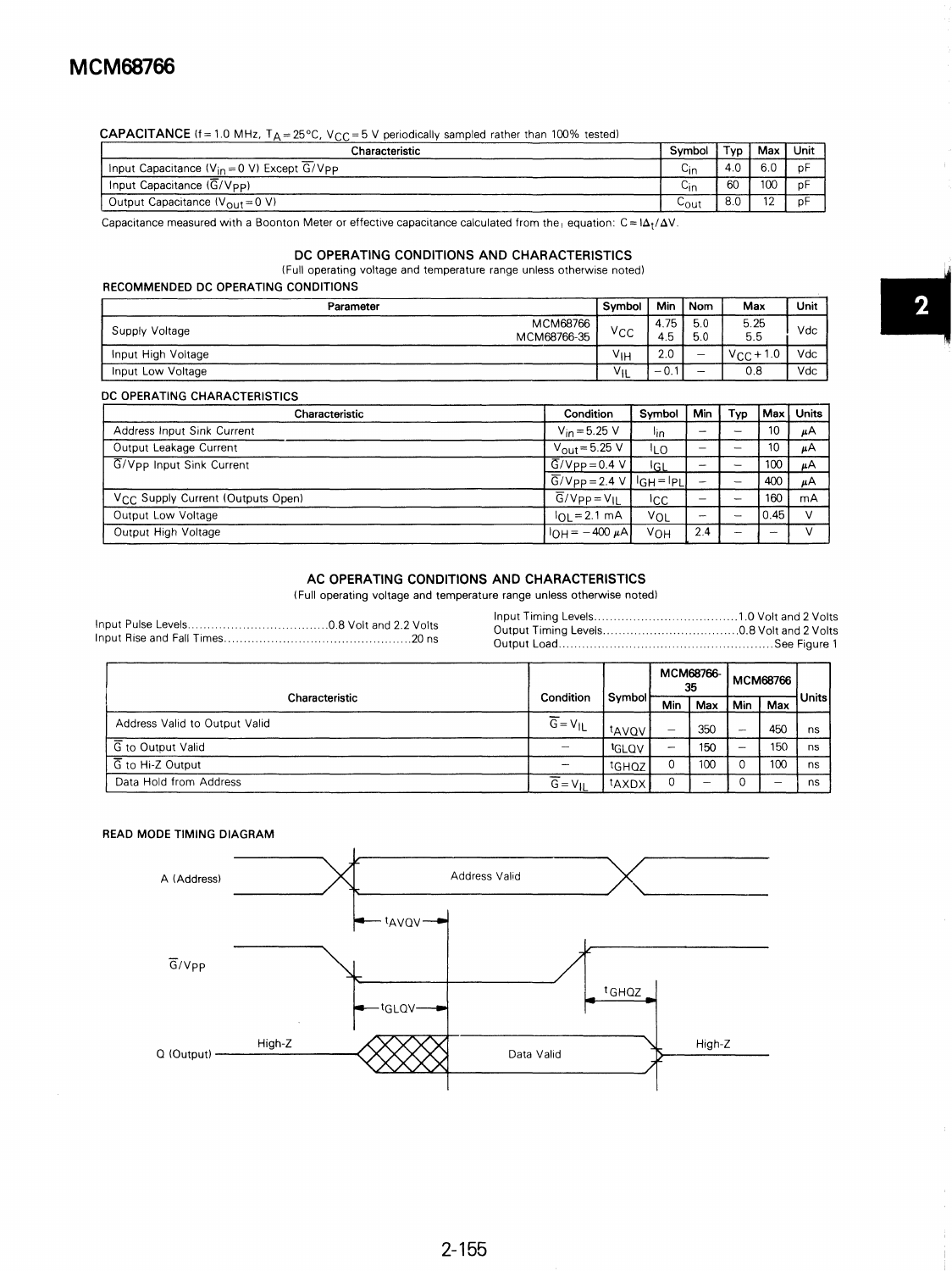## DC PROGRAMMING CONDITIONS AND CHARACTERISTICS

 $(T_A = 25 \pm 5$ °C)

#### RECOMMENDED PROGRAMMING OPERATING CONDITIONS

| Parameter                                     | Symbol          | Min   | Nom      | Max        | Unit |
|-----------------------------------------------|-----------------|-------|----------|------------|------|
| Supply Voltage                                | $V_{CC}$        | 4.75  | 5.0      | 5.25       | Vdc  |
| Input High Voltage for All Addresses and Data | Vін             | 2.2   |          | $V_{CC}$ + | Vdc  |
| Input Low Voltage for All Addresses and Data  | $V_{\text{IL}}$ | $-0.$ |          | 0.8        | Vdc  |
| Program Pulse Input High Voltage              | VIHP            | 24    | 25       | 26         | Vdc  |
| Program Pulse Input Low Voltage               | VILP            |       | $V_{CC}$ | 6.0        | Vdc  |

#### PROGRAMMING OPERATION DC CHARACTERISTICS

| Characteristic                                           | Condition         | Symbol                               | Min | Tvp         | Max | Unit        |
|----------------------------------------------------------|-------------------|--------------------------------------|-----|-------------|-----|-------------|
| Address Input Sink Current                               | $V_{in} = 5.25 V$ | ΙLΙ                                  |     | <b>Book</b> | 10  | <b>uAdc</b> |
| Vpp Program Pulse Supply Current (Vpp = $25 V \pm 1 V$ ) |                   | IPH                                  | $-$ | -           | 30  | mAdc        |
| Vpp Supply Current (Vpp = $2.4$ V)                       |                   | <sup>I</sup> GH<br><b>IPL</b><br>$=$ |     | --          | 400 | μA          |
| $V_{CC}$ Supply Current (Vpp = 5 V)                      |                   | Icc                                  |     | -           | 160 | mAdc        |

#### AC PROGRAMMING OPERATING CONDITIONS AND CHARACTERISTICS

| Characteristic                        | Symbol            | <b>Min</b> | Max | Unit    |
|---------------------------------------|-------------------|------------|-----|---------|
| Address Setup Time                    | tAVPH             | 2.0        |     | $\mu$ S |
| Data Setup Time                       | t <sub>DVPH</sub> | 2.0        |     | $\mu$ S |
| Output Enable to Valid Data           | tGLOV             | 150        |     | ns      |
| Output Disable to Data In             | tGHDV             | 2.0        |     | $\mu$ S |
| Program Pulse Width                   | tPHPL             | i.9        |     | ms      |
| Program Pulse Rise Time               | tPR               | 0.5        | 2.0 | $\mu$ S |
| Program Pulse Fall Time               | tpF               | 0.5        | 2.0 | $\mu$ S |
| Cumulative Programming Time Per Word* | tCP               | 12         | 50  | ms      |

12 50 ms , Block mode programming must be used. Block mode programming IS defined as one program pulse applied to each of the B, 192 address locations in sequence. Multiple blocks are used to accumulate programming time (tcp).

#### PROGRAMMING OPERATION TIMING DIAGRAM